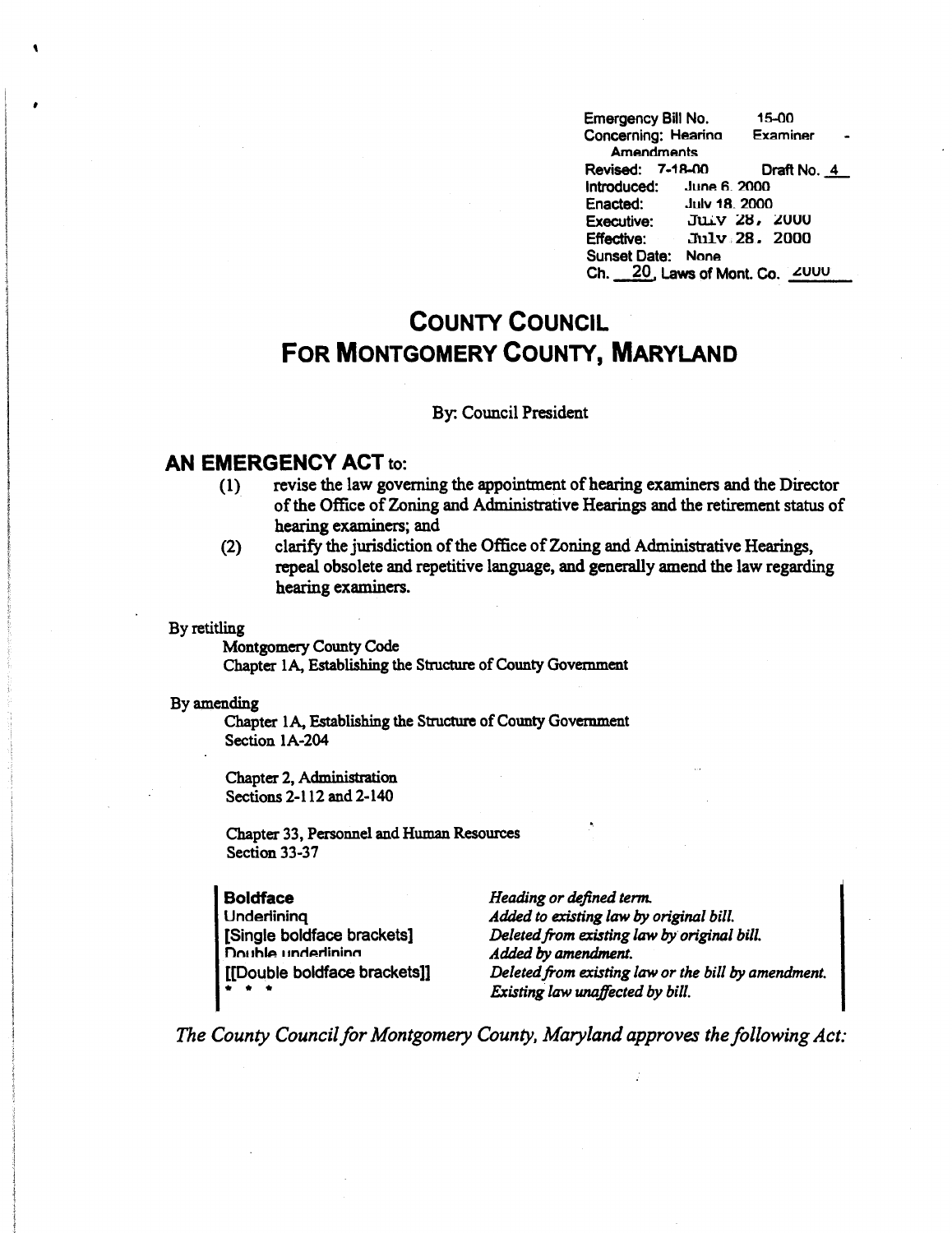$\bullet$ 

 $\bullet$ 

| 1            |            | Sec. 1. Chapter 1A is retitled, and Sections 1A-204, 2-112, 2-140, and        |  |  |  |  |  |
|--------------|------------|-------------------------------------------------------------------------------|--|--|--|--|--|
| 2            |            | 33-37 are amended as follows:                                                 |  |  |  |  |  |
| 3            |            | Chapter 1A.                                                                   |  |  |  |  |  |
| 4            |            | [ESTABLISHING THE] STRUCTURE OF COUNTY GOVERNMENT.                            |  |  |  |  |  |
| 5            | $1A-204.$  | Supervision of offices and appointment of heads.                              |  |  |  |  |  |
| 6            |            |                                                                               |  |  |  |  |  |
| 7            | (b)        | Legislative Branch.                                                           |  |  |  |  |  |
| 8            |            |                                                                               |  |  |  |  |  |
| 9            |            | Office of Zoning and Administrative Hearings.<br>(4)                          |  |  |  |  |  |
| 10           |            | [a.] $(A)$ [Acting as the District Council under State law, the]              |  |  |  |  |  |
| 11           |            | The County Council, by a majority vote of                                     |  |  |  |  |  |
| 12           |            | Councilmembers in office, [appoints the] may appoint                          |  |  |  |  |  |
| 13           |            | one or more hearing examiners of the Office of Zoning                         |  |  |  |  |  |
| 14           |            | and Administrative Hearings, and [designates one of the                       |  |  |  |  |  |
| 15           |            | hearing examiners] designate a hearing examiner or the                        |  |  |  |  |  |
| .16          |            | Council Staff Director as Director of the Office.                             |  |  |  |  |  |
| 17           |            | <u>The County Council also may retain one or more hearing</u><br>$\mathbf{B}$ |  |  |  |  |  |
| 18           |            | examiners as independent contractors. and may designate                       |  |  |  |  |  |
| 19           |            | a contract hearing examiner as chief hearing examiner.                        |  |  |  |  |  |
| $20^{\circ}$ |            | Chapter 11B does not apply to any contract for hearing                        |  |  |  |  |  |
| 21           |            | examiner services.                                                            |  |  |  |  |  |
| 22           |            | [b.] (C) The [Director and the other] hearing examiners are not               |  |  |  |  |  |
| 23           |            | merit system employees.                                                       |  |  |  |  |  |
| 24           |            | [c.] (D) The Director [appoints and supervises] must appoint                  |  |  |  |  |  |
| 25           |            | and supervise the merit system employees of the Office.                       |  |  |  |  |  |
| 26           | $2 - 112.$ | Duties and powers.                                                            |  |  |  |  |  |
| 27           |            |                                                                               |  |  |  |  |  |

 $\hat{\mathcal{A}}$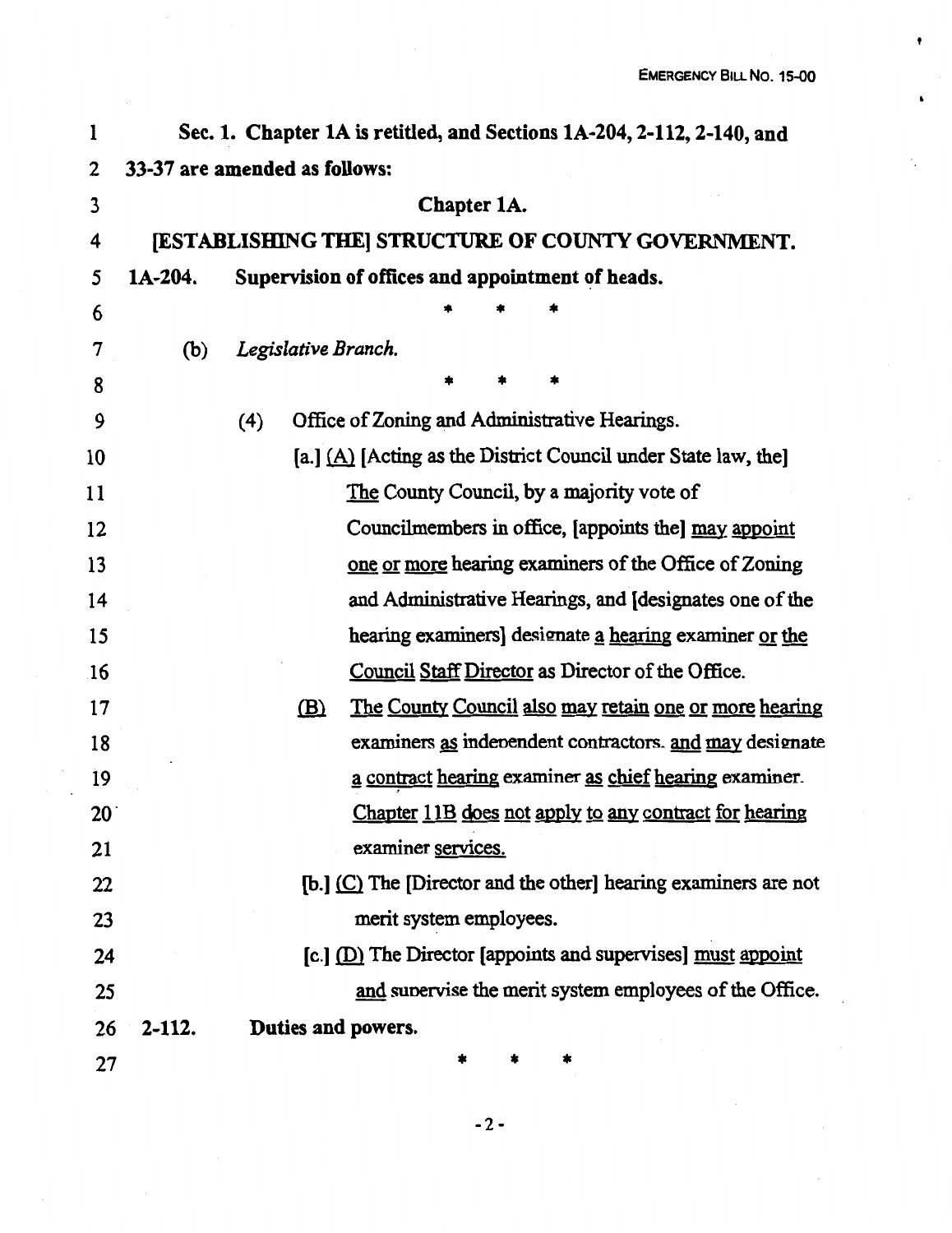$\frac{1}{2}$ 

| 28 | (b)        | The Board may, [upon the affirmative] by vote of 3 members [of the     |  |
|----|------------|------------------------------------------------------------------------|--|
| 29 |            | Board], refer any [application, petition or order of appeal on any     |  |
| 30 |            | specific case involving any of the matters set forth in paragraphs (2) |  |
| 31 |            | through (19) of subsection (a) of this Section, or any other] matter   |  |
| 32 |            | pending before it, to be heard by a hearing examiner [appointed        |  |
| 33 |            | pursuant to Chapter 2, Article X of this Code, and to be scheduled for |  |
| 34 |            | hearing and heard by the hearing examiner in accordance with] in the   |  |
| 35 |            | Office of Zoning and Administrative Hearings under the rules of        |  |
| 36 |            | procedure of [the office of the hearing examiner] that Office. The     |  |
| 37 |            | hearing examiner [shall] must submit a written [reports and            |  |
| 38 |            | recommendations on any such matter] report and recommendation to       |  |
| 39 |            | the [County] Board [of Appeals] for the Board's final decision.        |  |
| 40 |            | ARTICLE X. OFFICE OF [HEARING EXAMINER] ZONING AND                     |  |
| 41 |            | <b>ADMINISTRATIVE HEARINGS.</b>                                        |  |
| 42 | $2 - 139.$ | Reserved.                                                              |  |
| 43 | $2 - 140.$ | Powers, duties and functions.                                          |  |
| 44 | (a)        | The foffice of the hearing examiner shall have the following powers,   |  |
| 45 |            | duties and functions] Office of Zoning and Administrative Hearings     |  |
| 46 |            | must:                                                                  |  |
| 47 |            | To conduct public hearings on all appeals, petitions or other<br>(1)   |  |
| 48 |            | matters which are or may hereafter become subject to the               |  |
| 49 |            | provisions of this article. The hearing examiner must, in any          |  |
| 50 |            | hearing, allow each party a reasonable opportunity to cross-           |  |
| 51 |            | examine each witness not called by that party on matters within        |  |
| 52 |            | the scope of that witness' direct testimony.                           |  |
| 53 |            | To read and examine the record pertaining to the appeals,<br>(2)       |  |
| 54 |            | petitions or matters which are subject to the provisions of this       |  |
|    |            |                                                                        |  |

 $\ddot{\phantom{a}}$ 

 $\blacklozenge$ 

-3-

 $\sim$   $\sim$ 

 $\frac{1}{2}$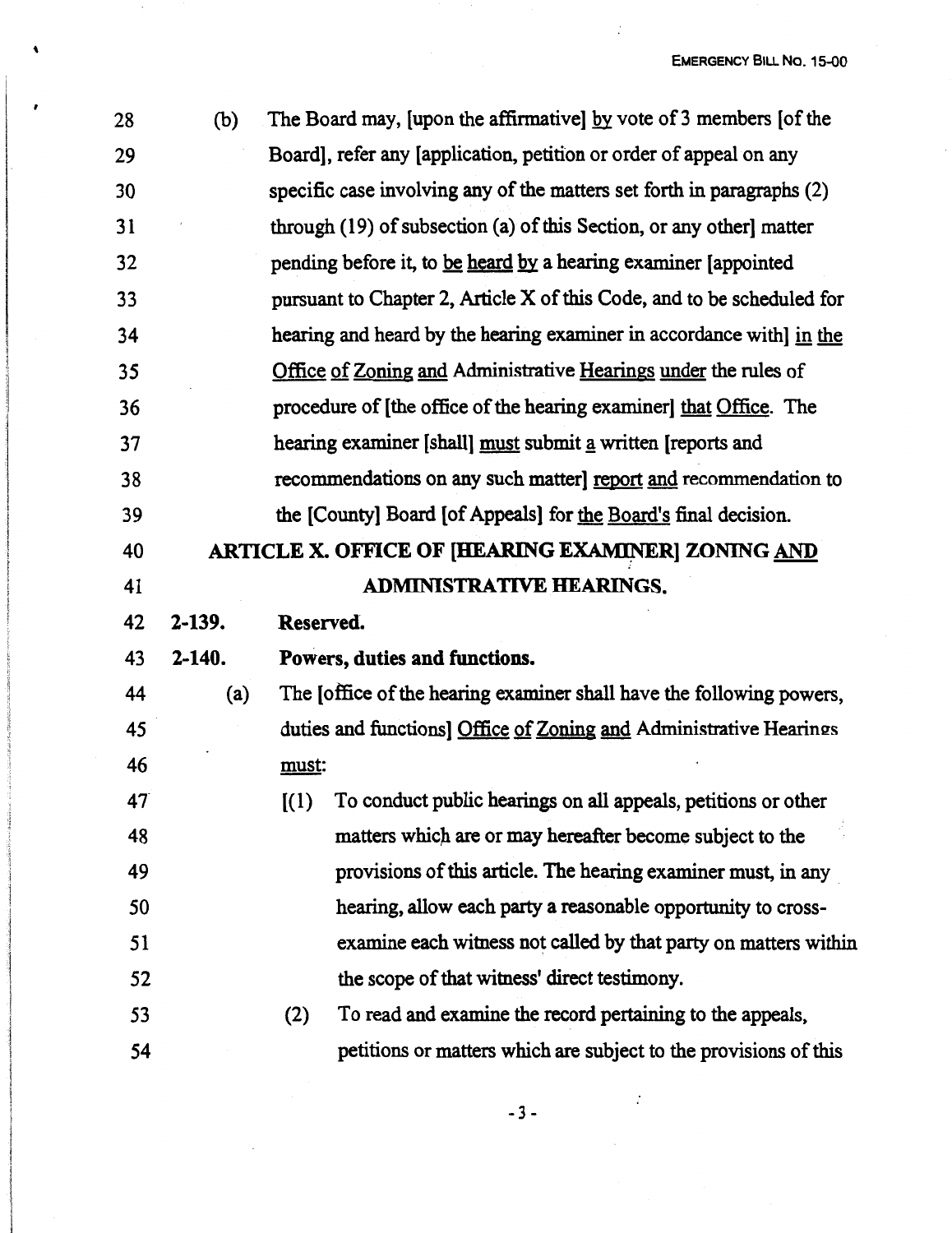$\pmb{\cdot}$ 

 $\bullet$ 

| 55 |     | article, and to render written reports and recommendations         |
|----|-----|--------------------------------------------------------------------|
| 56 |     | thereon, which shall include findings of fact and conclusions of   |
| 57 |     | law, and to recommend appropriate decisions and forms of           |
| 58 |     | relief from any decision or order from which an appeal or          |
| 59 |     | petition has been filed, including orders either affirming,        |
| 60 |     | reversing, modifying or remanding to the appropriate office or     |
| 61 |     | agency.                                                            |
| 62 | (3) | Where appropriate, to conduct public hearings and submit           |
| 63 |     | written reports and recommendations to either the county           |
| 64 |     | council, county executive, or other county agencies specified by   |
| 65 |     | law or ordinance and administrative matters certified to the       |
| 66 |     | office by direction and designation of such council and/or         |
| 67 |     | executive.                                                         |
| 68 | (4) | To schedule for public hearing, in accordance with applicable      |
| 69 |     | notice and time requirements, any appeal, petition or matter       |
| 70 |     | authorized to be heard by the office pursuant to this article or   |
| 71 |     | other law, ordinance, resolution or executive order; to extend     |
| 72 |     | the time for the closing of the record either to a time certain or |
| 73 |     | for a reasonable period of time; to suspend, defer, postpone or    |
| 74 |     | continue public hearings when requested by a party to a            |
| 75 |     | proceeding or for the purposes of obtaining evidence material to   |
| 76 |     | any decision or recommendation or where the pendency of            |
| 77 |     | other governmental action may materially bear on the decision      |
| 78 |     | or recommendation.                                                 |
| 79 | (5) | To issue subpoenas, enforceable in a court of competent            |
| 80 |     | jurisdiction, to compel the attendance of witnesses and            |

-4-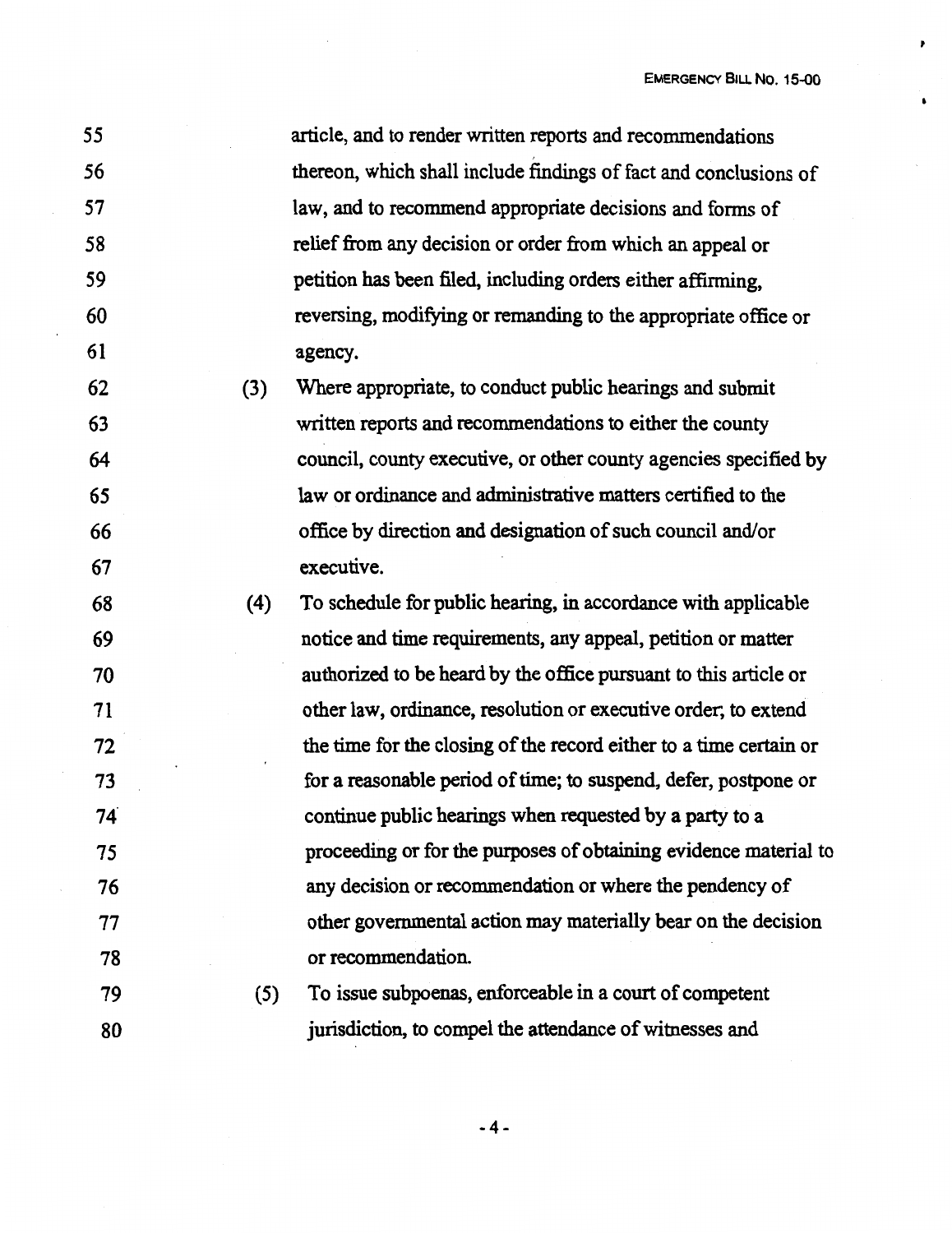| 81  |     |                   | production of documents at any public hearing, and to                  |
|-----|-----|-------------------|------------------------------------------------------------------------|
| 82  |     |                   | administer oaths to witnesses appearing before the examiner.           |
| 83  |     | (6)               | To recommend regulations to the county council to be adopted           |
| 84  |     |                   | under method (2) of section 2A-15 of this Code to govern the           |
| 85  |     |                   | conduct of public hearings and other functions of the office of        |
| 86  |     |                   | the hearing examiner.]                                                 |
| 87  |     | (1)               | schedule and conduct public hearings on any appeal or other            |
| 88  |     |                   | matter assigned by law or by the County Council, County                |
| 89  |     |                   | Executive. or other officer or body authorized to assign matters       |
| 90  |     |                   | to a hearing examiner:                                                 |
| 91  |     | (2)               | issue a subpoena enforceable in any court with iurisdiction.           |
| 92  |     |                   | when necessary to compel the attendance of a witness or                |
| 93  |     |                   | production of a document at any hearing, and administer an             |
| 94  |     |                   | oath to any witness:                                                   |
| 95  |     | (3)               | allow each party in any hearing a reasonable opportunity to            |
| 96  |     |                   | cross examine each witness not called by that party on matters         |
| 97  |     |                   | within the scope of that witness' testimony:                           |
| 98  |     | $\left( 4\right)$ | forward a written report, with a recommendation for decision,          |
| 99  |     |                   | to the body that assigned the matter, including findings of fact       |
| 100 |     |                   | and conclusions of law where required or appropriate:                  |
| 101 |     | <u>(5)</u>        | adopt regulations. subject to Council approval under method            |
| 102 |     |                   | (2), to govern the conduct of public hearings and other activities     |
| 103 |     |                   | of the Office.                                                         |
| 104 | (b) |                   | The Joffice shall have and exercise those functions and powers of      |
| 105 |     |                   | Office may act as an administrative office or agency designated by the |
| 106 |     |                   | District Council, as prescribed in the [Maryland-Washington]           |
| 107 |     |                   | Regional District Act[, being] (Article 28 of the [Annotated Code of]  |

بفتك

 $\mathbb{R}^2$ 

*I* 

 $\blacktriangle$ 

-5-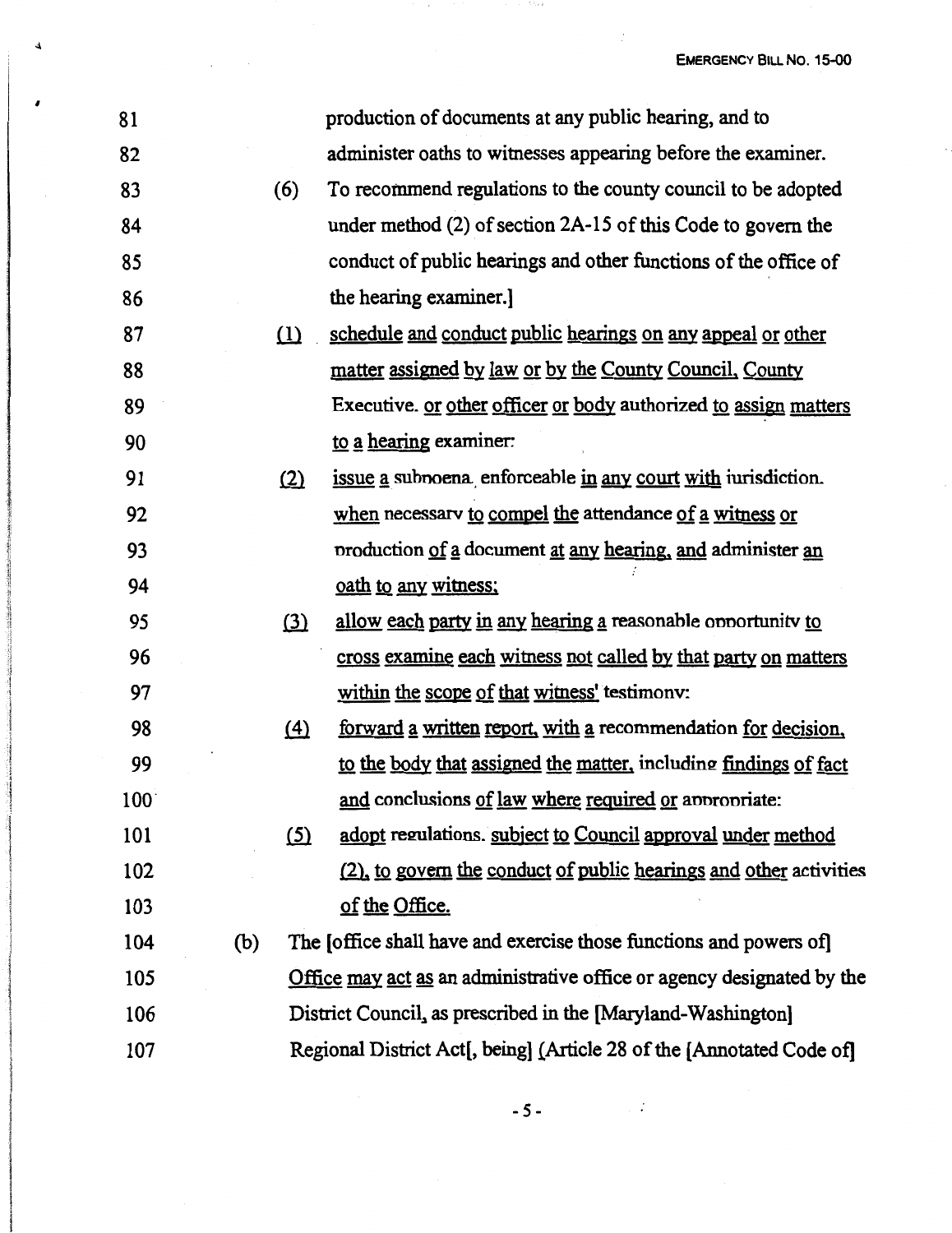1,

 $\bullet$ 

| 108 |          |     | Maryland Code) [and any amendments thereto and in the zoning           |
|-----|----------|-----|------------------------------------------------------------------------|
| 109 |          |     | ordinance for the Maryland-Washington Regional District in             |
| 110 |          |     | Montgomery County, and any amendments thereto].                        |
| 111 | [(c)]    |     | The office of the hearing examiner shall schedule for hearing, hear    |
| 112 |          |     | and submit written reports and recommendations on the following        |
| 113 |          |     | petitions and administrative appeals:                                  |
| 114 |          | (1) | Petitions for certain special exceptions. The office shall hear        |
| 115 |          |     | the petitions for those special exceptions as are now or may           |
| 116 |          |     | hereafter be delineated in subsections (g), (h) and (i) of this        |
| 117 |          |     | section and in subsections (2)a, (2)b and (2)c of section 59-3A        |
| 118 |          |     | of this Code and shall render written reports and                      |
| 119 |          |     | recommendations thereon to the County Council for final action         |
| 120 |          |     | in accordance with subsections $(g)$ , $(h)$ and $(i)$ of this section |
| 121 |          |     | and Section 59-3A of this Code.                                        |
| 122 |          | (2) | Referrals from Board of Appeals. The office shall hear such            |
| 123 |          |     | other matters as may hereafter be designated by the Board of           |
| 124 |          |     | Appeals for hearing by the office of the hearing examiner. The         |
| 125 |          |     | office shall in each such case render a written report and             |
| 126 |          |     | recommendation thereon to the Board of Appeals for final               |
| 127 |          |     | action thereon by the Board.]                                          |
| 128 | $\Omega$ |     | The Office may hear and submit a written report and recommendation     |
| 129 |          |     | to the specified officer or body on any:                               |
| 130 |          | (1) | petition to the County Council to grant, modify, or revoke a           |
| 131 |          |     | special exception. as provided in Chapter 59;                          |
| 132 |          | (2) | designation by the County Council of a geographic area as a            |
| 133 |          |     | community redevelopment area; or                                       |

 $\sim$   $\sim$ 

 $\mathcal{L}_{\mathcal{A}}$ 

-6-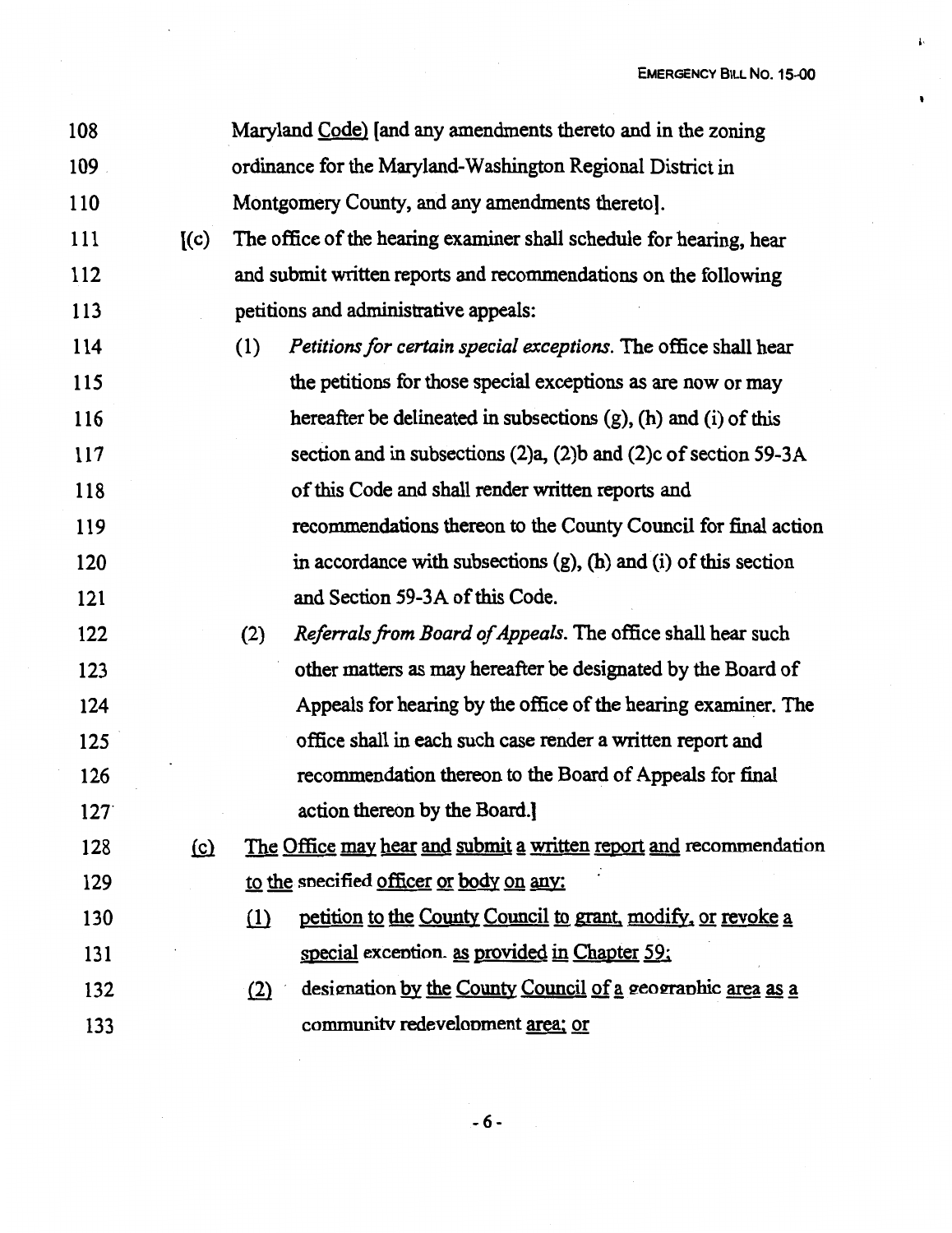134 (3) matter referred by the Board of Appeals under Section 2-135 **l** 112(b).

*I* 

136 (d) (Whenever an administrative hearing or class of hearings is required 137 to be conducted by] When the County Executive or [his] a designee 138 must conduct an administrative hearing under any (provision of this 139 Code] law, the [County] Executive may authorize [that] the Office of 140 Zoning and Administrative Hearings to conduct the hearing or any 141 particular class of hearings [shall be conducted by the office of the 142 hearing examiner and that appropriate written findings and 143 recommendations be submitted in accordance with applicable law or 144 regulation for decision by the County Executive or such other 145 authorized authority].

- 146 [(e) The office of the hearing examiner shall schedule and conduct public 147 hearings and render written reports and recommendations to the 148 County Board of Appeals on specific classes or types of special 149 exceptions which the District Council may, by appropriate legislative 150 enactment, designate. Upon request of the Board of Appeals, and 151 with the approval of three (3) of its members, the office shall schedule 152 and conduct public hearings and render written reports and 153· recommendations to the County Board of Appeals on specific matters 154 **pending before the Board. The County Board of Appeals shall have** 155 the sole authority to render a decision upon the merits of such 156 petitions for special exceptions or other matters referred to the office 157 by the Board.
- 158 [(f) The office of the hearing examiner shall schedule and conduct 159 hearings and render written reports and recommendations to the 160 County Council on the merits of designating a geographic area as a

-7-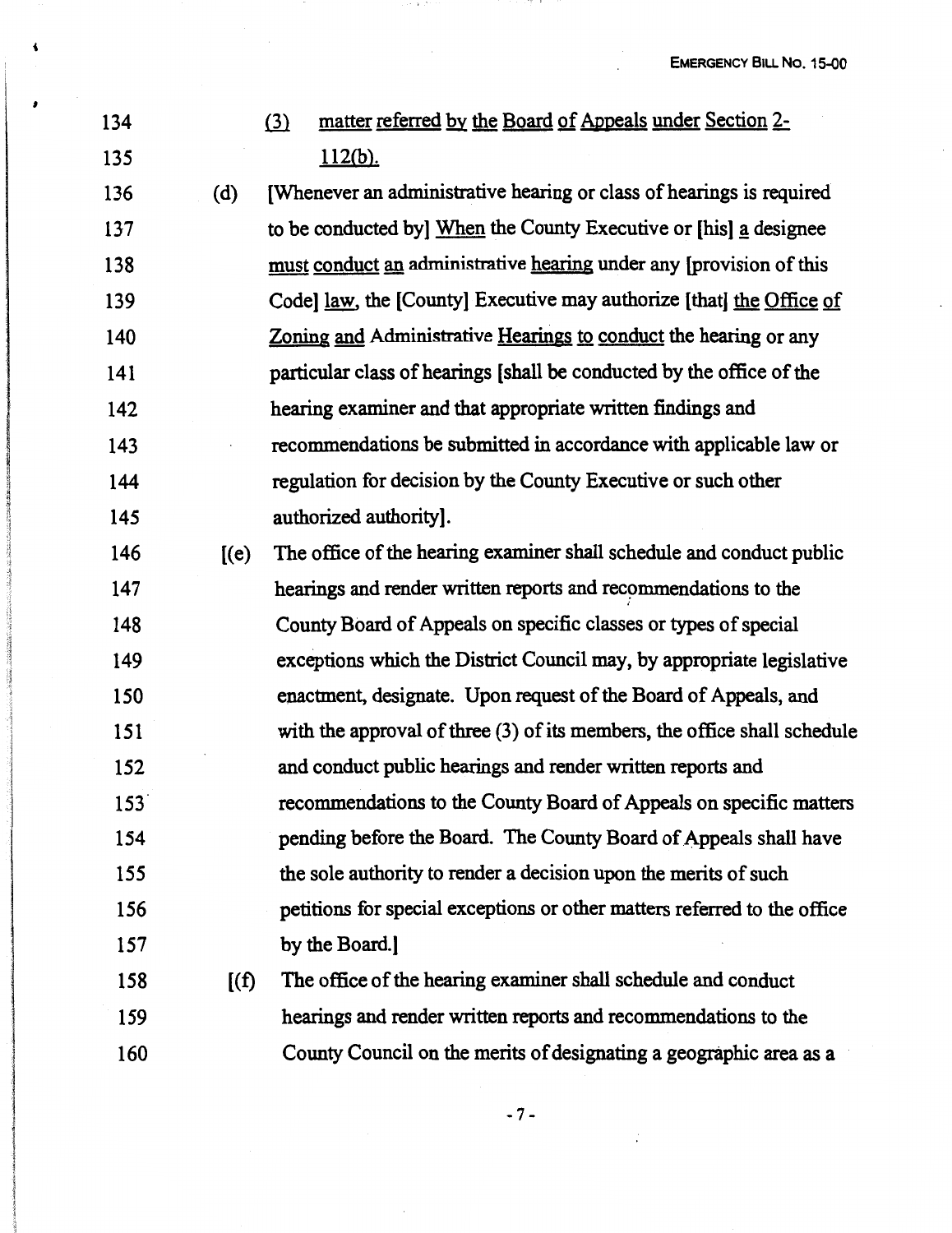$\mathbf{r}$ 

 $\pmb{\mathfrak{t}}$ 

| 161              |       | community redevelopment area and of granting, revoking or               |
|------------------|-------|-------------------------------------------------------------------------|
| 162              |       | modifying a special exception for a community redevelopment area as     |
| 163              |       | provided by Section 59-137 of this Code. The County Council shall       |
| 164              |       | have the sole authority to designate a geographic area as a community   |
| 165              |       | redevelopment area, and to grant, revoke or modify a community          |
| 166              |       | redevelopment area special exception.]                                  |
| 167              | [(g)] | The office of the hearing examiner shall schedule and conduct           |
| 168              |       | hearings and render written reports and recommendations to the          |
| 169              |       | County Council on the merits of granting, revoking or modifying a       |
| 170              |       | special exception for a cemetery as provided by Section 59-G-2.12 of    |
| 171              |       | this Code, and issuing, revoking or suspending a permit to establish or |
| 172              |       | operate a cemetery, graveyard or burial ground as provided by           |
| 173              |       | Chapter 9 of this Code. The County Council shall have the sole          |
| 174              |       | authority to grant, revoke or modify a special exception for a          |
| 175              |       | cemetery, and to issue, revoke or suspend a permit to establish or      |
| 176              |       | operate a cemetery, graveyard or burial ground.]                        |
| 177              | (h)   | The office of the hearing examiner shall schedule and conduct           |
| 178              |       | hearings and render written reports and recommendations to the          |
| 179              |       | County Council on the merits of granting, revoking or modifying a       |
| 180              |       | special exception for an outdoor theater as provided by Section 59-G-   |
| 181 <sub>1</sub> |       | 2.61 of this Code, and issuing, denying, revoking, suspending or        |
| 182              |       | renewing a license to construct, operate or maintain an outdoor theater |
| 183              |       | as provided by Chapter 4, Division 2, of this Code. The County          |
| 184              |       | Council shall have the sole authority to grant, revoke or modify a      |
| 185              |       | special exception for an outdoor theater, and to issue, deny, revoke,   |
| 186              |       | suspend or renew a license to construct, operate or maintain an         |
| 187              |       | outdoor theater.]                                                       |

-8-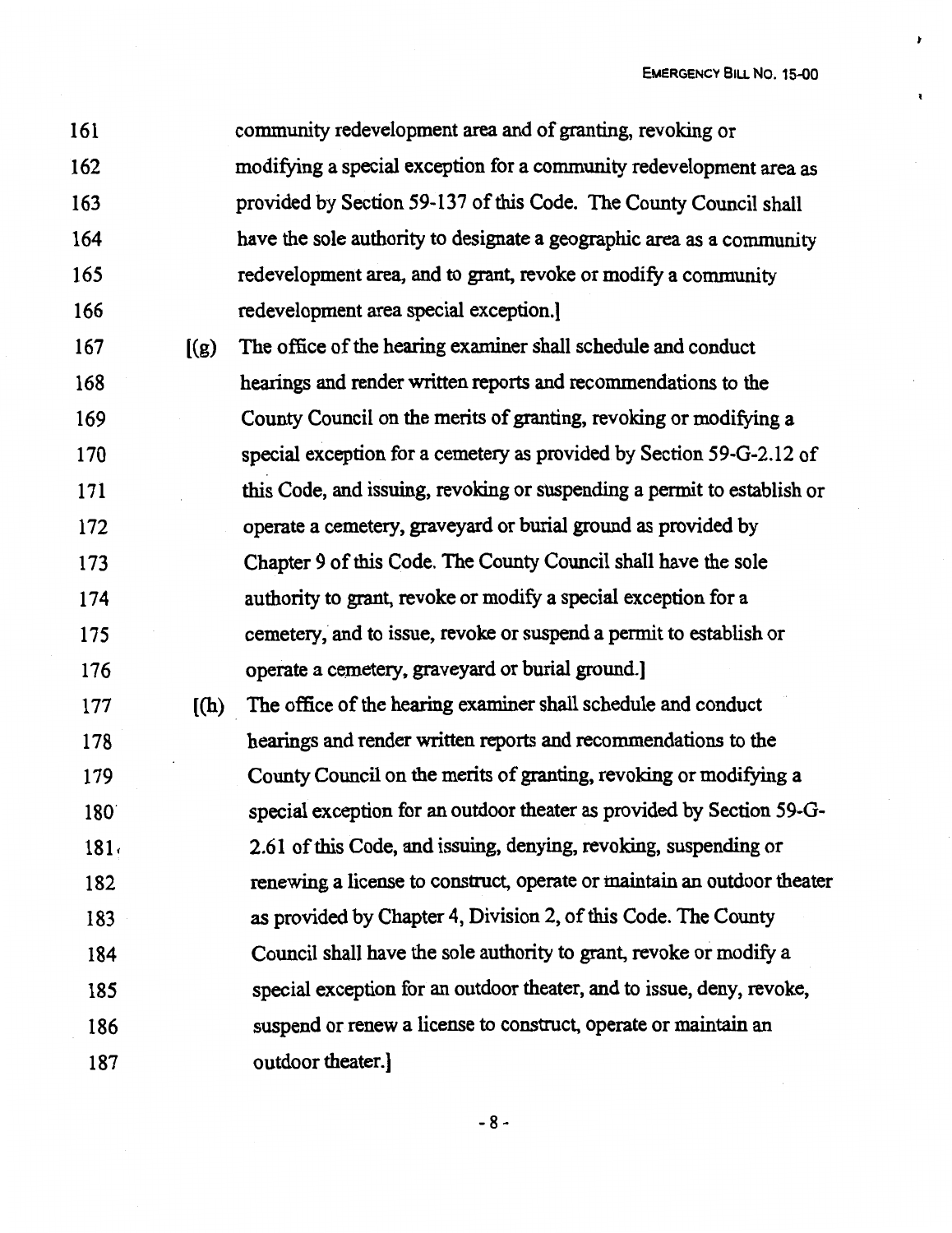| 188 | $33 - 37.$ | Membership requirements and membership groups.                            |
|-----|------------|---------------------------------------------------------------------------|
| 189 |            |                                                                           |
| 190 | (d)        | <i>Appointed officials.</i> Each person appointed by the County Executive |
| 191 |            | or County Council [as a hearing examiner or] to head a department,        |
| 192 |            | office, or agency of the county government [shall] must be subject to     |
| 193 |            | all [of the retirement] regulations and laws governing full-time          |
| 194 |            | members of the retirement system. Any nerson annointed by the             |
| 195 |            | Executive or Council to serve as a hearing examiner must be treated       |
| 196 |            | as a full-time employee under the laws and regulations governing          |
| 197 |            | members of the retirement system if that nerson serves full time as a     |
| 198 |            | hearing examiner, and must be treated as a nart-time employee under       |
| 199 |            | the laws and regulations governing members of the retirement system       |
| 200 |            | if that nerson serves less than full time as a hearing examiner.          |
| 201 |            |                                                                           |
| 202 | Sec. 2.    | <b>Emergency Effective Date.</b>                                          |

203 The Council declares that an emergency exists and that this legislation is 204 necessary for the immediate protection of the public health and safety. This Act takes effect on the date on which it becomes law. 205

Approved: 206

207

Michael L. Subin, President, County Council

208 Approved:

209

 $\boldsymbol{Q}$ 

Douglas M. Duncan, County Executive

20 July 2000

by 28, 2000 **Y** ate

 $-9-$ 

ż